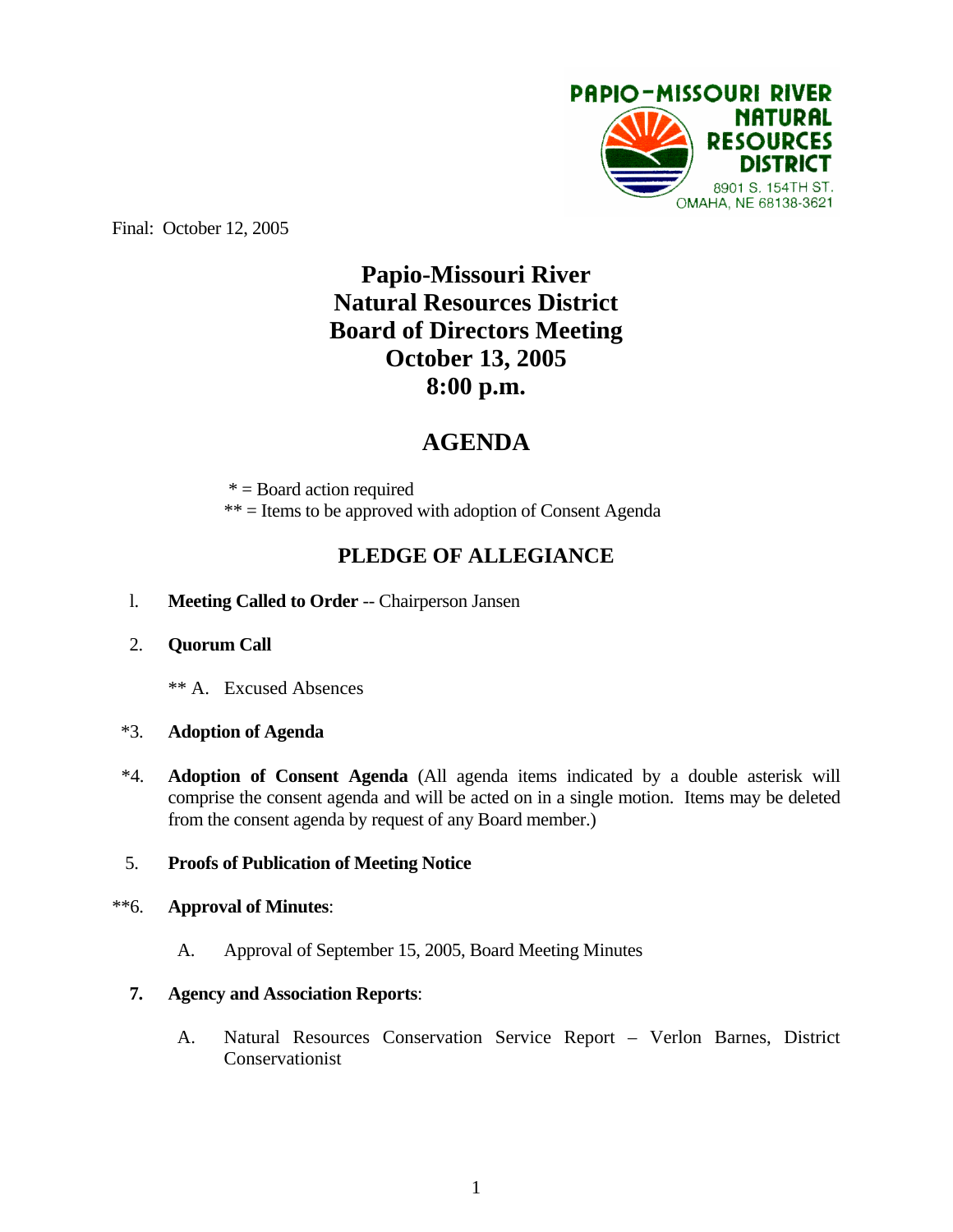- B. Nebraska Association of Resources Districts Director Tesar
	- 1. Report on NARD Annual Conference, September 25-27, 2005, Kearney, NE (Attending: Directors Rich Tesar and Dorothy Lanphier and Staff Members: Steve Oltmans, Marlin Petermann, Gerry Bowen, Emmett Egr, Christine Jacobsen, Ralph Puls and Terry Schumacher)

#### **8**. **Subcommittee Reports**:

- \*A. Papio Dam Sites 3C and 1 Preliminary Design Ad-Hoc Consultant Selection Subcommittee (October 11, 2005) – Director Fowler
	- 1. Selection of Consulting Firms to be Interviewed
- \* B. Programs, Projects & Operations Subcommittee (October 11, 2005) Director Tesar
	- 1. Nebraska Land Trust Presentation
	- 2. Request from Village of Arlington for Water Quality Grant of \$350,000
	- 3. Management Agreement with Friends of Heron Haven
	- 4. Second Addendum to Papio Dam Site 13 Purchase Agreement with Lyman Richey Corporation
	- 5. Update on HDR Engineering, Inc., Professional Services Contract for Papio Dam Site 13
	- 6. Aerial Photography Agreement with MAPA of Papio Watershed in Washington County
	- 7. Review of Final Design for the Elkhorn River/Hwy 64 Public Access
	- 8. FY 2006 Vehicle and Equipment Bids
		- a. Purchase of 2006 Vehicles
			- (1.) Compact 4x4 Extended Cab Pickup
			- (2.) ¾ Ton 4x4 Regular Cab Pickup
			- (3.) ¾ Ton 4x4 Extended Cab Pickup
			- (4.) ¾ Ton Chassis-Cab w/o Service Body 4x4 Utility Truck
		- b. Purchase of 2006 Mack Low-Boy Tractor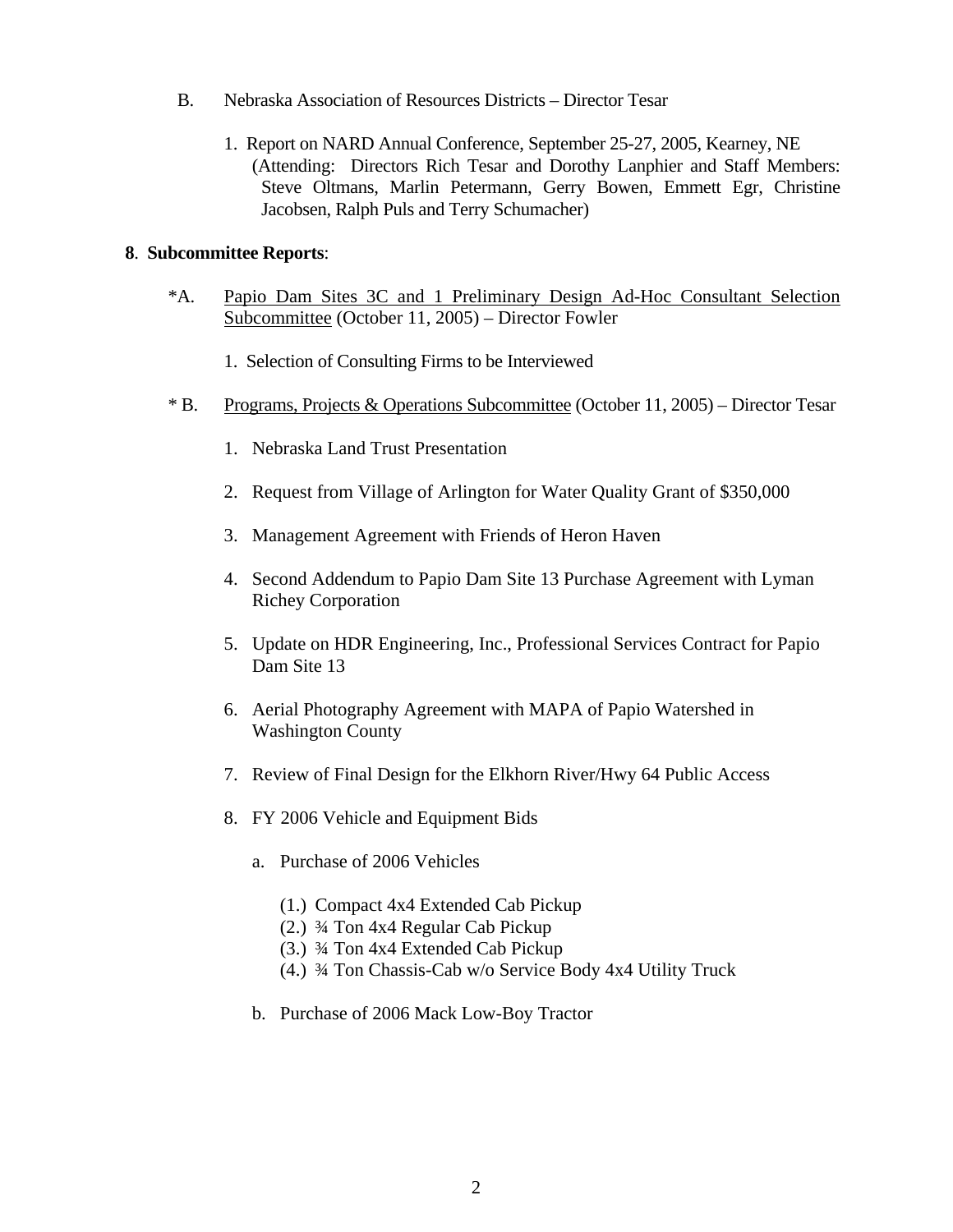#### **\* 9. Treasurer's Report** -- Director Kolowski

- A. District
- B. Dakota County Rural Water Supply
- C. Washington County Rural Water Supply #1
- D. Washington County Rural Water Supply #2
- E. Thurston County Rural Water Supply
- F. Elkhorn River Improvement Project Area
- G. Elkhorn River Breakout Project
- H. Elk/Pigeon Creek Drainage Project
- I. Western Sarpy Drainage Improvement Project Area

#### 10. **Chairperson's Report** – Chairperson Jansen

#### 11. **General Manager's Report** – Steve Oltmans

- A. I&E Report
- B. Personnel/Miscellaneous Items
- C. Report on Purchases Construction Services, Professional Services, Personal Property
- D. Current and On-Going Programs P-MRNRD Legal Counsel
- E. News Clips

#### 12. **Informational Items**:

A. Future Meetings:

| October 19, 2005   | Bicycle Friendly Community Workshop, $8:30$ a.m. $-2:15$<br>p.m., National Park Service Building, 601 Riverfront Dr.,<br>Omaha, NE |
|--------------------|------------------------------------------------------------------------------------------------------------------------------------|
| October 27, 2005   | Papio Dam Sites 3C and 1 Preliminary Design Ad Hoc<br>Consultant Selection Subcommittee Meeting (time to be<br>announced)          |
| November $8, 2005$ | <b>P-MRNRD Subcommittee Meetings</b>                                                                                               |
| November 10, 2005  | <b>P-MRNRD Board Meeting</b>                                                                                                       |
| November 11, 2005  | Veteran's Day - P-MRNRD Offices Closed                                                                                             |
| November 15, 2005  | Lower Platte River Corridor Alliance Quarterly Meeting,<br>9:30 a.m., Lower Platte North NRD Office, Wahoo, NE                     |
| Nov. 24-25, 2005   | Thanksgiving Holiday – P-MRNRD Offices Closed                                                                                      |